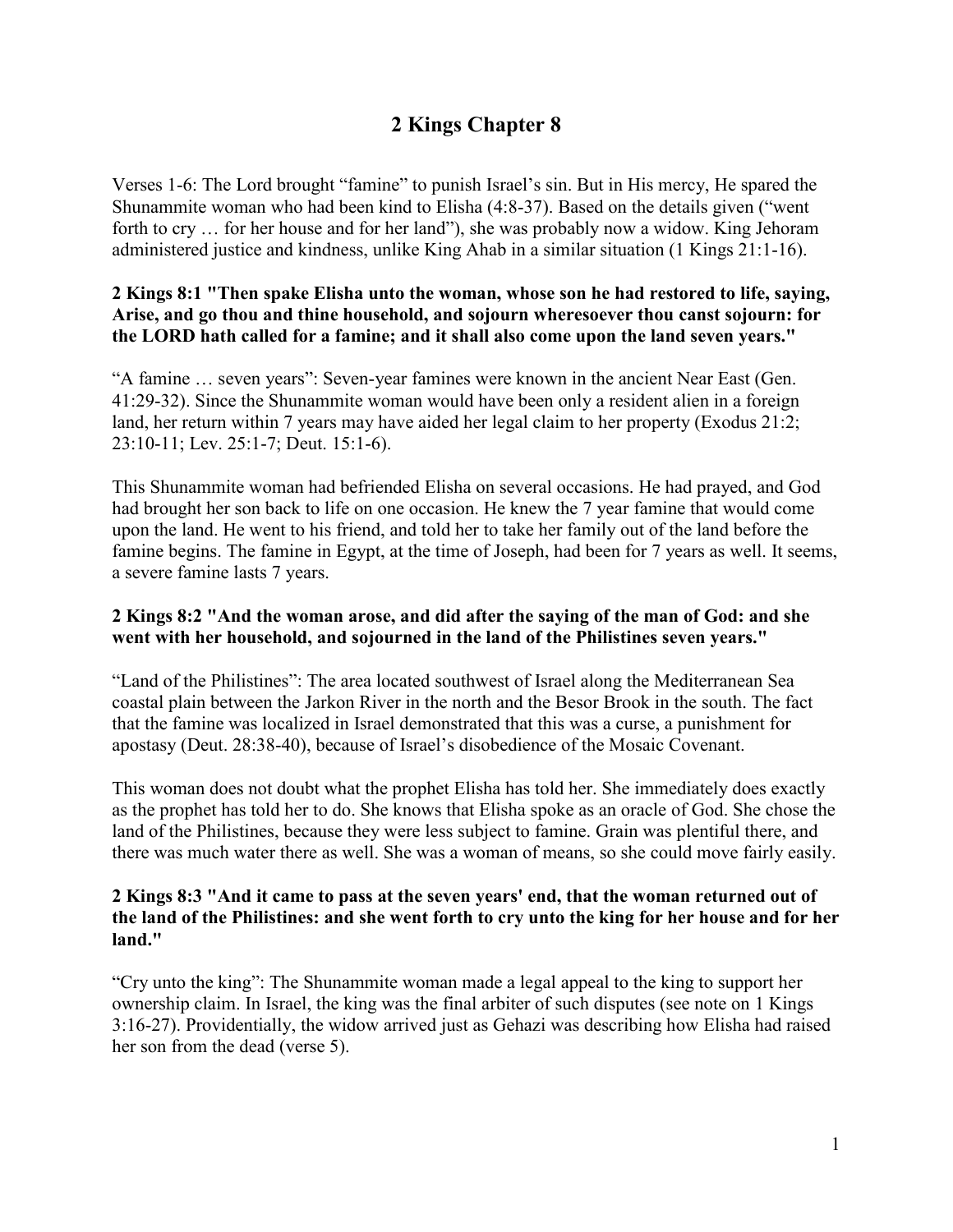She had not sold her land, but had left it to find safety for her family. When she came back after the seven years, it seems someone had tried to claim her place. She had gone to the king to judge on the matter.

Verses 4-6: The Lord had sovereignly arranged the circumstances so that as the king's curiosity concerning "Elisha' was being satisfied by "Gehazi," the needs of the lady from Shunem could be met. How often the Lord weaves together the little threads of the believer's life for God's glory and the believer's good.

## **2 Kings 8:4 "And the king talked with Gehazi the servant of the man of God, saying, Tell me, I pray thee, all the great things that Elisha hath done."**

Elisha's servant, just at the same time the woman made her application to him. So that this was before he was dismissed from the service of the prophet, and consequently before the affair of Naaman's cure, and so before the siege of Samaria.

"Saying, tell me, I pray thee, all the great things that Elisha hath done": The miracles he wrought, as the dividing of the waters of Jordan, and healing those near Jericho. The affair of procuring water for the armies of the three kings in Edom he needed not to relate, since Jehoram was an eyewitness thereof. The next was the multiplying the widow's cruse of oil, when he in course came to those that were done for the Shunammite woman.

This particular account was while Gehazi was still in good standing with Elisha. Later on, Gehazi becomes a leper because of his greed and lying. The king perhaps, had not heard much of the miracles Elisha had done, and who would be better to tell him of them than his closest servant?

**2 Kings 8:5 "And it came to pass, as he was telling the king how he had restored a dead body to life, that, behold, the woman, whose son he had restored to life, cried to the king for her house and for her land. And Gehazi said, My lord, O king, this [is] the woman, and this [is] her son, whom Elisha restored to life."**

Which was the Shunammites's son.

"That, behold, the woman whose son he had restored to life cried to the king for her house, and for her land": Came and presented her petition to the king at that very instant.

"And Gehazi said, my lord, O king, this is the woman, and this is her son, whom Elisha restored to life": The very person I am speaking of.

Of course the greatest miracle that Gehazi had seen Elisha do, was the restoration of life to the young boy. God arranged that at the very moment he is telling of this miracle, the woman, who it happened to, would enter. She will confirm the fact, that this miracle really did take place.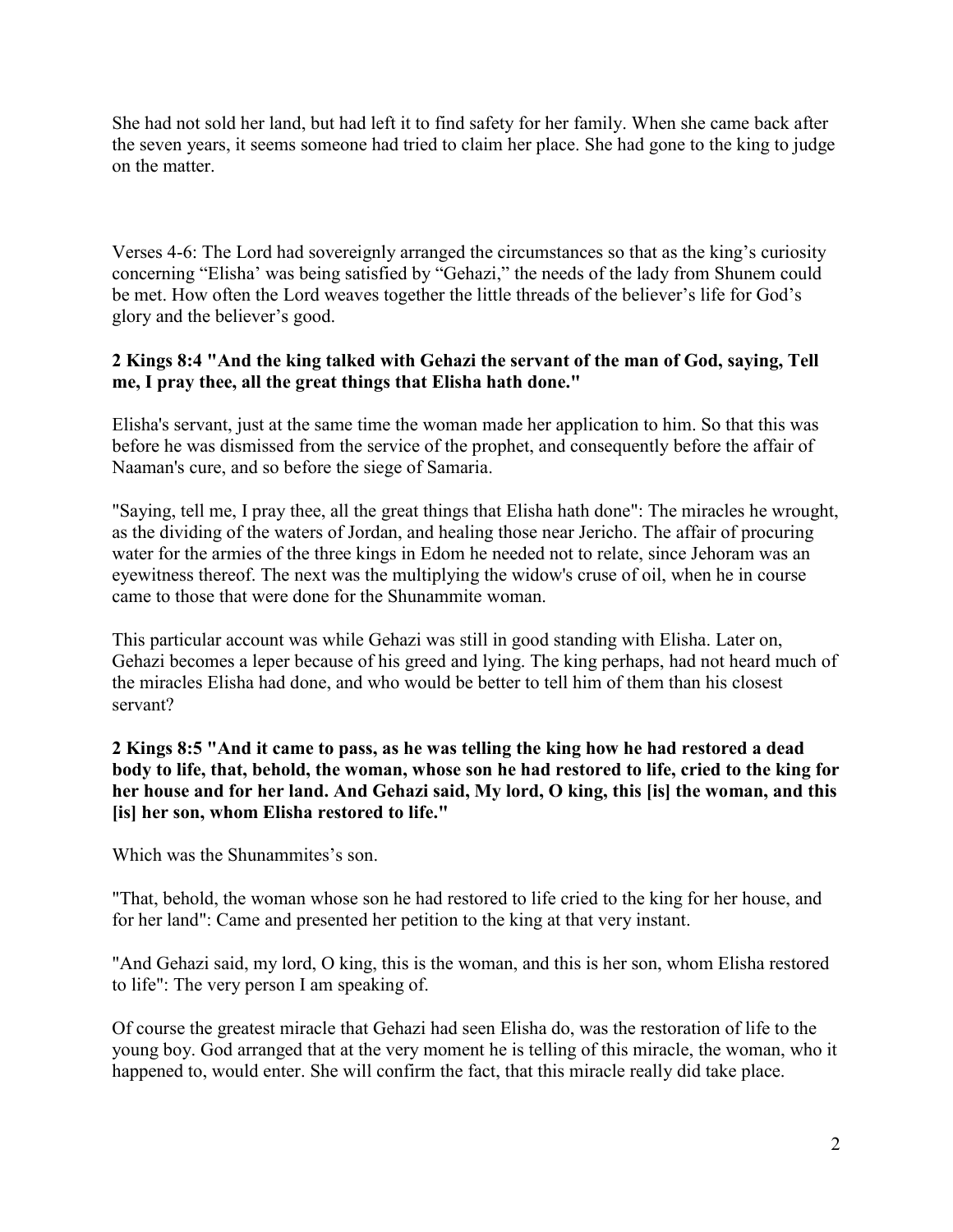## **2 Kings 8:6 "And when the king asked the woman, she told him. So the king appointed unto her a certain officer, saying, Restore all that [was] hers, and all the fruits of the field since the day that she left the land, even until now."**

"Restore all … all the fruits": The king's judgment was to return to the woman everything she owned, including the land's earnings during her absence.

Not only did she have the opportunity to tell the king of the miracles of Elisha, but the king believed her about her claim for her land, and she was restored her property as well.

Verses 7-15: This illness would not kill "Ben-hadad", but he also would not escape death for long. That Elisha "settled his countenance steadfastly" suggests a rigid facial expression characteristic of a trance associated with giving a prophetic oracle. Elisha supernaturally discerned the murder plot that was in Hazael's heart.

#### **2 Kings 8:7 "And Elisha came to Damascus; and Ben-hadad the king of Syria was sick; and it was told him, saying, The man of God is come hither."**

"Elisha came to Damascus": It was unusual for a prophet to visit foreign capitals, but not unknown (Jonah 3:3). Elisha went to Damascus, the capital of Syria, to carry out one of the 3 commands God had given to Elijah at Horeb (1 Kings 19:15-16).

"Ben-hadad" (see note on 1 Kings 15:18). Ben-hadad died 841 B.C., the same year as Jehoram of Israel (3:1), Jehoram of Judah (8:17), and Ahaziah of Judah (8:25-26).

"Man of God" (see note on Deut. 33:1).

We are not told why Elisha came to Damascus. We can safely assume the LORD sent him. He might have been having trouble in Samaria at this time, but I would assume, it was to meet Hazael. Ben-hadad, king of Syria, is sick. Everyone in Syria knew of the miracles that Elisha had performed in the past. The king will surely try to get help from Elisha.

## **2 Kings 8:8 "And the king said unto Hazael, Take a present in thine hand, and go, meet the man of God, and inquire of the LORD by him, saying, Shall I recover of this disease?"**

"Hazael": His name means "God sees" or "who God beholds." Hazael was a servant of Benhadad and not a member of the royal family. Assyrian records called Hazael the "son of a nobody" and his lineage was not recorded because he was a commoner.

We know that before the ascension of Elijah into heaven, the LORD had told him to anoint Hazael as king of Syria. If he did that, it was long before the opportunity arose for Hazael to be king. It was Hazael that Ben-hadad sent to inquire of Elisha, if he would live over this sickness?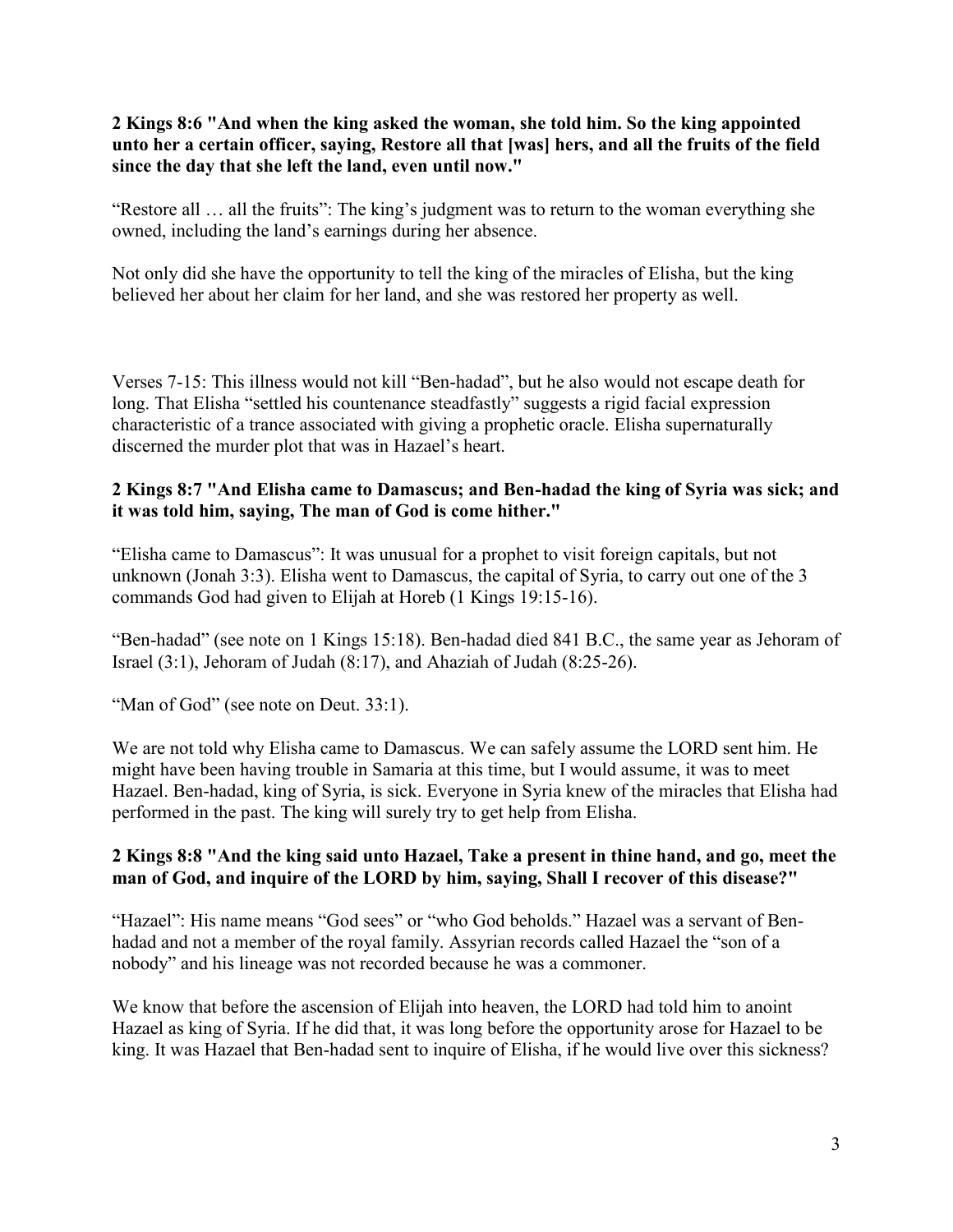**2 Kings 8:9 "So Hazael went to meet him, and took a present with him, even of every good thing of Damascus, forty camels' burden, and came and stood before him, and said, Thy son Ben-hadad king of Syria hath sent me to thee, saying, Shall I recover of this disease?"**

"Every good thing of Damascus": The city of Damascus was a trade center between Egypt, Asia Minor, and Mesopotamia. It had within it the finest merchandise of the ancient Near East. Benhadad evidently thought that an impressive gift would influence Elisha's prediction.

"Thy son": Ben-hadad approached Elisha with the humble respect of a son for his father  $(5:13;$ 6:21).

Elisha was not the father of Ben-hadad. This was a way of showing the honor due Elisha from Ben-hadad. This gift, that he sent, was tremendous. The gift consisted of gold, and silver, and expensive clothing, just like the offering that Naaman had brought earlier for his cleansing from leprosy. He wanted Elisha to tell him, if the sickness he had was fatal or not.

## **2 Kings 8:10 "And Elisha said unto him, Go, say unto him, Thou mayest certainly recover: howbeit the LORD hath showed me that he shall surely die."**

"Recover … die': Ben-hadad wanted to know whether or not he would recover from his present illness. In response, Elisha affirmed two interrelated things:

- 1. Ben-hadad would be restored to health; his present sickness would not be the means of his death;
- 2. Ben-hadad would surely die by some other means.

It appears, that the king is going to die. Hazael would probably not want to tell the king that. Elisha just says, "If you want to, go and tell him he will live, but he will die".

## **2 Kings 8:11 "And he settled his countenance steadfastly, until he was ashamed: and the man of God wept."**

"He was ashamed": With a fixed gaze, Elisha started at Hazael because it had been revealed to him what Hazael would do, including the murder of Ben-hadad (verse 15). Hazael was embarrassed, knowing that Elisha knew of his plan to assassinate the Syrian king.

This is speaking of Elisha. When he could control his feelings no longer, he began to weep.

## **2 Kings 8:12 "And Hazael said, Why weepeth my lord? And he answered, Because I know the evil that thou wilt do unto the children of Israel: their strong holds wilt thou set on fire, and their young men wilt thou slay with the sword, and wilt dash their children, and rip up their women with child."**

Such barbaric actions were not unknown in the ancient Near East (Hosea 13:16; Amos 1:13). "Hazael" would indeed perpetrate these 3 shameful practices (10:32; 13:3-7, 22).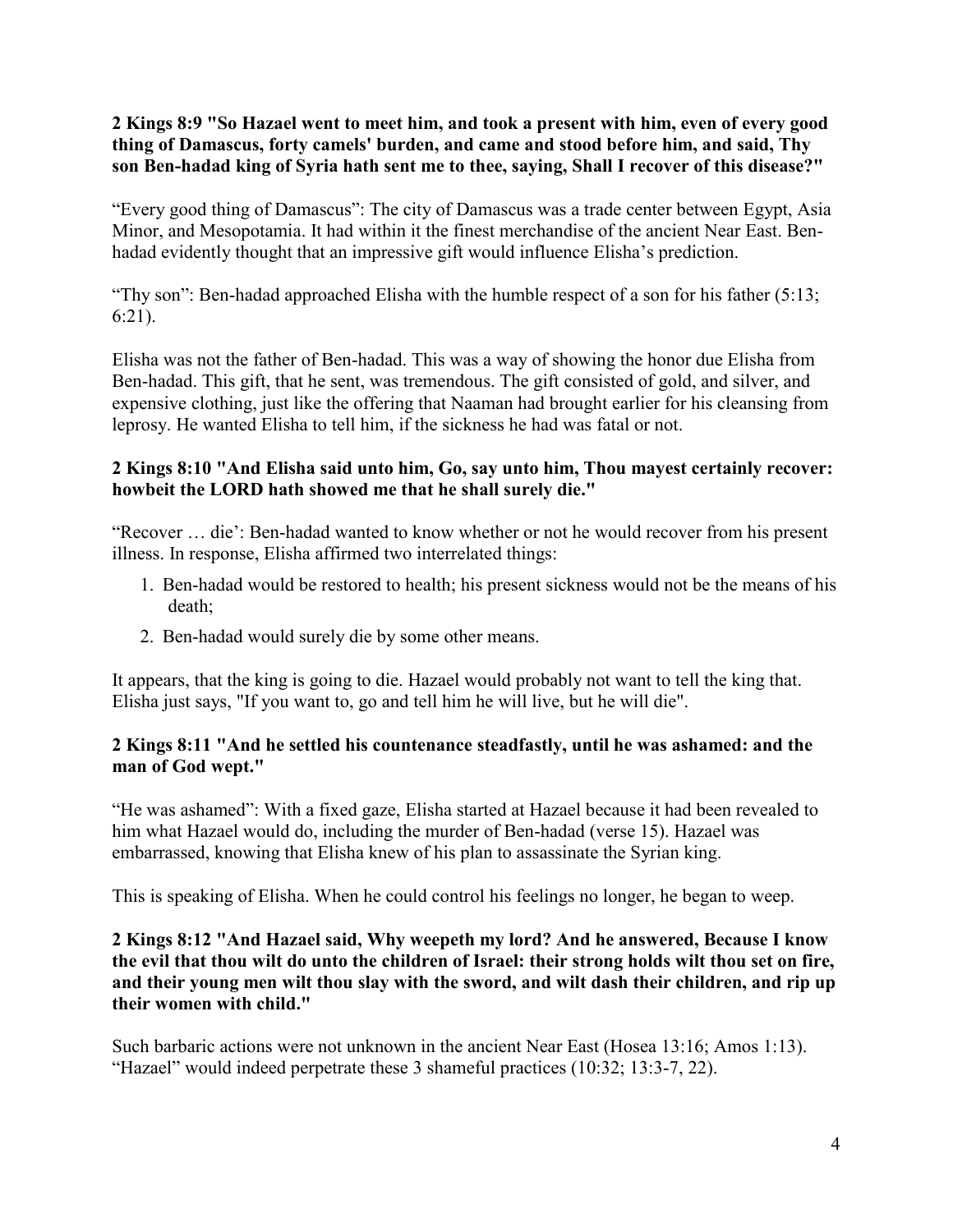"The evil": Elisha mourned, knowing the atrocities that Hazael would bring on Israel. The harsh actions mentioned here were common in ancient wars (Psalm 137:9; Isa. 13:16; Hosea 10:14; 13:16; Amos 1:13; Nah. 3:10). Hazael did prove to be a constant foe of Israel (9:14-16; 10:32; 12:17-18; 13:3, 22).

Hazael appeared to be concerned about Elisha, but he was not interested in anyone, except himself. We must stop and take note that even an evil king like Hazael, was king because God put him in power. Wars in this region of the world, were bloody cruel wars where all of the things Elisha mentioned above are commonplace. They did not have human feelings toward their enemies or their families.

Verses 13-15: For the "dog" as a symbol of abasement or contempt (see 1 Sam. 24:14; 2 Sam. 9:8; 16:9). Perhaps "Elisha" had been appointed to fulfill Elijah's commission to anoint the Aramean Ben-hadad's demise previously and used Elisha's prophecy as a pretext for his crime. Elisha had foreseen his evil deeds. Hazael's usurpation does not pass without notice in the secular records of the ancient Near East. The Assyrian king Shalmaneser III called him "son of a nobody" (i.e., a usurper). Hazael reigned from around 841 to 801 B.C. and was a constant enemy of Israel.

## **2 Kings 8:13 "And Hazael said, But what, [is] thy servant a dog, that he should do this great thing? And Elisha answered, The LORD hath showed me that thou [shalt be] king over Syria."**

"Thy servant a dog": To call oneself a dog was an expression of humility (see note on 2 Sam. 9:8). Hazael sought to deny that he would ever have the power to commit such atrocities. He was trying to convince Elisha that he had no plan to take over the kingship of Syria.

"Thou shalt be king over Syria": In response to Hazael's feigned self-deprecation, Elisha affirmed that the Lord willed that Hazael be king over Aram, or Syria (1 Kings 19:15).

At the time that Elisha said this, Hazael did not even know that he would be king. To call someone a dog, was about the lowest name you could call them. Hazael denies that he would act like a dog, if he became king. Elisha reminds him that the LORD showed him Hazael as king, and the kind of king he would be.

## **2 Kings 8:14 "So he departed from Elisha, and came to his master; who said to him, What said Elisha to thee? And he answered, He told me [that] thou shouldest surely recover."**

Benhadad king of Syria.

"Who said to him, what said Elisha to thee? Concerning his recovery, which was the thing uppermost in his mind, and he was eagerly desirous to know how it would be.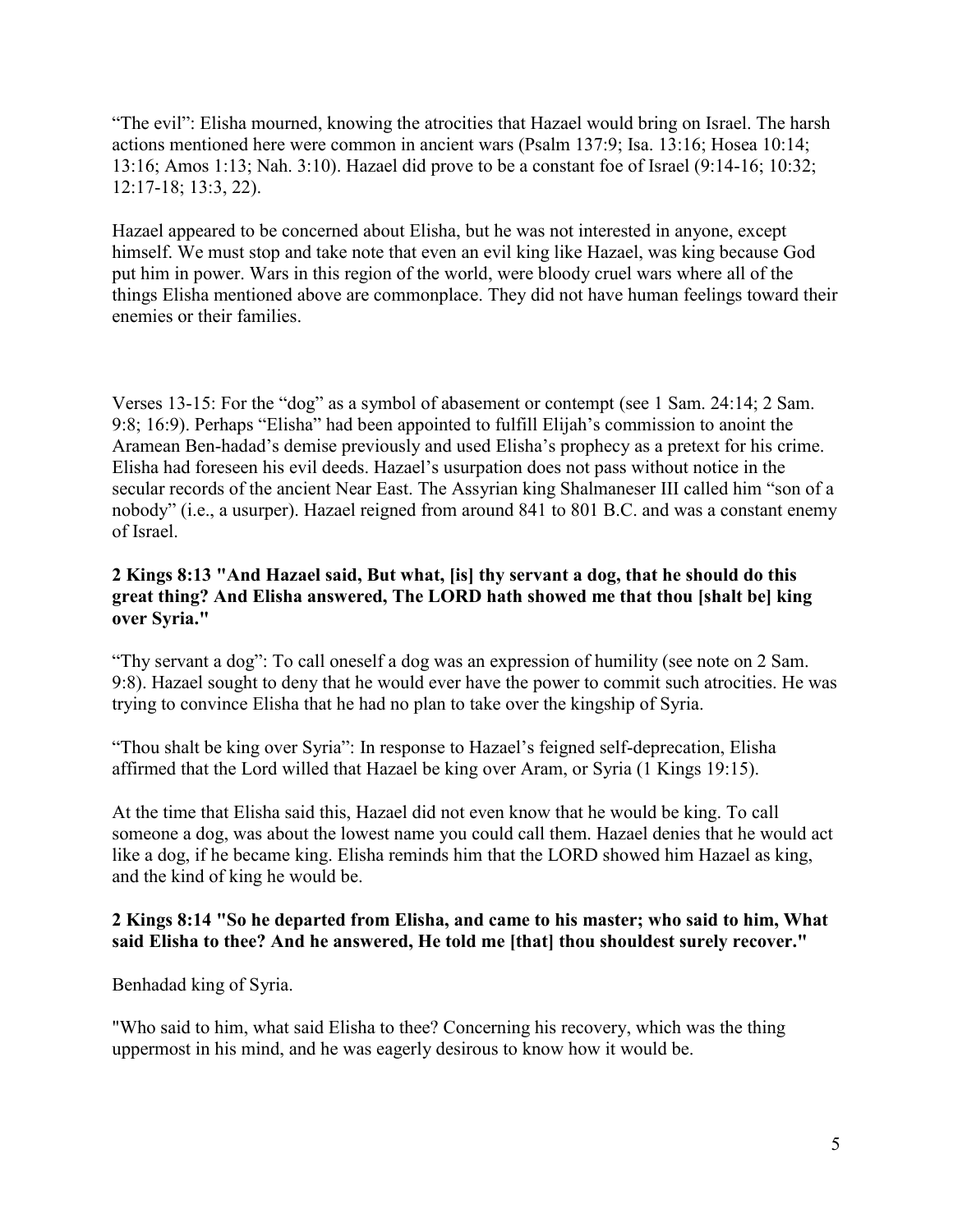"And he answered, he told me that thou shouldest surely recover": Which was false; for he only said that he "might", and not that he should. And he concealed what he also declared, that though he might recover of his disease, yet that he should surely die in another way.

He told the king what he wanted to hear. We are not told, whether Elisha accepted the camels with all the gifts on them or not. We do know that he gave Hazael a different answer, than the one he gave Ben-hadad.

## **2 Kings 8:15 "And it came to pass on the morrow, that he took a thick cloth, and dipped [it] in water, and spread [it] on his face, so that he died: and Hazael reigned in his stead."**

"He died": Hazael took a bed furnishing, soaked it, and killed Ben-hadad by suffocation.

"Hazael reigned in his stead": Upon Ben-hadad's death, Hazael took the kingship of Syria and ruled 841-801 B.C., during the reigns of Jehoram, Jehu, and Jehoahaz in Israel and Ahaziah, Athaliah, and Joash in Judah.

This to me, is saying that Hazael suffocated Ben-hadad to death. This makes the answer that Elisha gave a little more understandable. Ben-hadad would have recovered from his illness, had not Hazael suffocated him with the wet pillow over his face. Hazael was next in line to become king.

Verses 16-18: Now both the northern and southern kingdoms of Israel were ruled by a king named Jehoram ("Yahweh Is Exalted").

"Joram" (a shortened form of the name) ruled the northern kingdom, "Israel", 852-841 B.C.; "Jehoram" ruled the southern kingdom, "Judah," 848-841 B.C.

## **2 Kings 8:16 "And in the fifth year of Joram the son of Ahab king of Israel, Jehoshaphat [being] then king of Judah, Jehoram the son of Jehoshaphat king of Judah began to reign."**

"Jehoram" became co-regent with his father Jehoshaphat (see the note on 1:17).

"Fifth year": Ca. 848 B.C., the year Jehoshaphat of Judah died.

This is on an entirely different subject here. The rule of the kings of Syria are dropped, and now, this reflects back to the rule of the kings in Judah. There were two kings named Joram, or Jehoram. One ruled in Israel, and one in Judah. It is very strange that Israel would have a king by the same name as the king of Judah, at the same time. Jehoram of Judah married the daughter of Ahab and Jezebel. He did not follow in the footsteps of his father Jehoshaphat, who did right in the sight of God. Both Jehoram of Judah and Jehoram of Israel, were very evil.

**2 Kings 8:17 "Thirty and two years old was he when he began to reign; and he reigned eight years in Jerusalem."**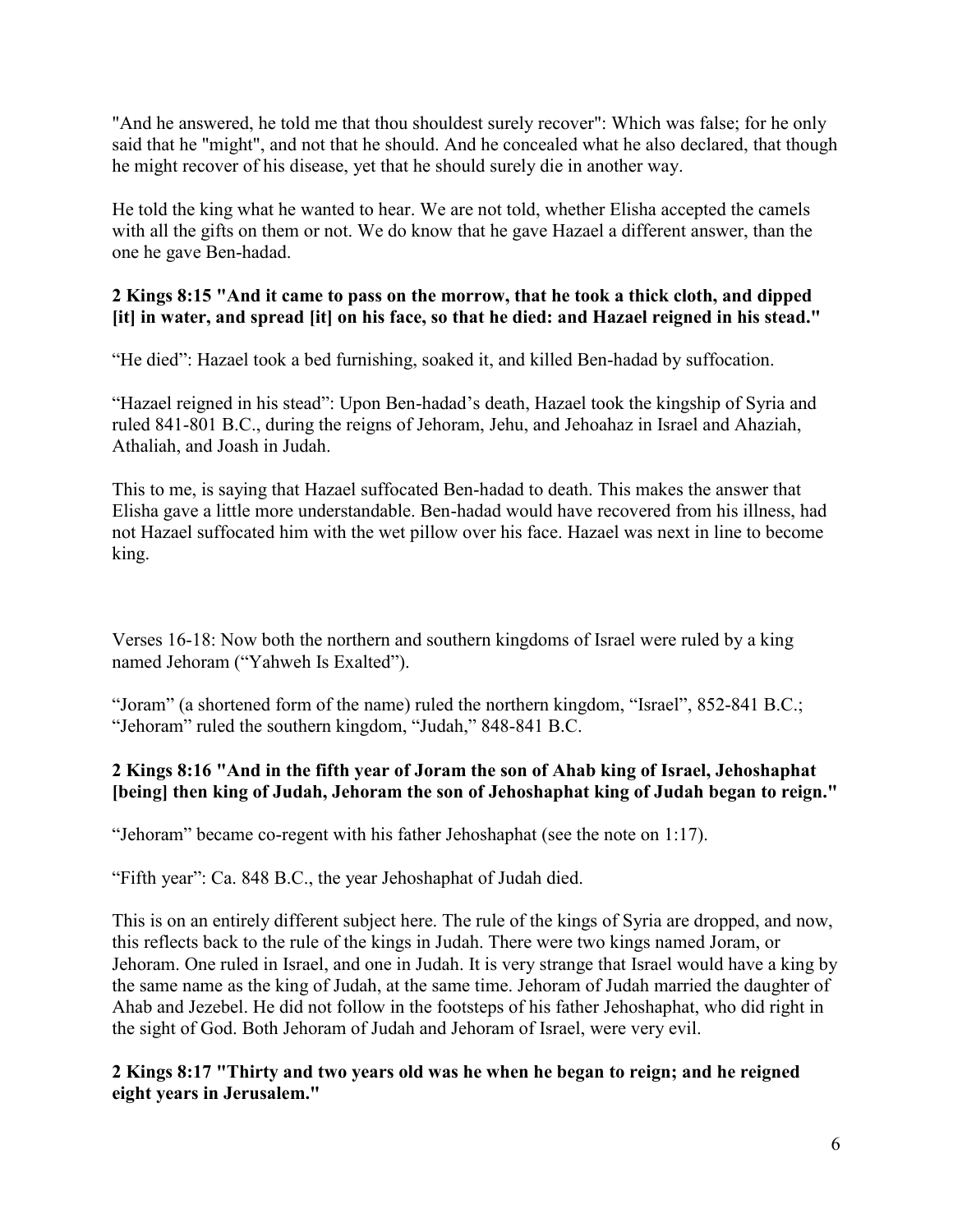"Eight years": 848-841 B.C. (see notes on 2 Chron. 21:4-20). Jehoram of Judah served as coregent with his father Jehoshaphat for the final 4years of his reign, 853-848 B.C. Joram (Jehoram), became king of Israel during the second year of this co-regency, 852 B.C., (see notes on 1:17; 3:1). Jehoram of Judah ruled alone for 8 years after his father's death, until 841 B.C. (2 Chron. 21:15). Most likely, Obadiah prophesied during his reign.

This Jehoram (Joram), of Judah, reigned until he was 40 years old.

## **2 Kings 8:18 "And he walked in the way of the kings of Israel, as did the house of Ahab: for the daughter of Ahab was his wife: and he did evil in the sight of the LORD."**

Jehoram's sins included the murder of his own brother (2 Chron. 21:2-4). The influence of Athaliah may be felt in this (11:1), for Jehoram was greatly influenced by his wicked wife, who was the daughter of "Ahab" and Jezebel. Therefore, the Lord sent judgment against Jehoram and Judah in the form of several political and military problems (2 Chron. 21:8-17). He himself died of a loathsome disease (2 Chron. 21:18-19).

"The house of Ahab": Jehoram officially sanctioned Baal worship in Judah as Ahab had in Israel (1 Kings 16:31-33).

"The daughter of Ahab": Jehoram was married to Athaliah, the daughter of Ahab and Jezebel (verse 26). Just as Jezebel incited Ahab to do evil in the sight of the Lord (1 Kings 21:25), so Athaliah influenced Jehoram. Athaliah's wicked actions are recorded (in 11:1-16; 2 Chron. 22:10  $-23:15$ ).

Jehoram no doubt hoped that marrying the "daughter" of a king of Israel would help ease tensions between Judah and Israel; instead, Athaliah led Jehoram to repeat the sins of her father, Ahab" (2 Chron. 21:6). Politically expedient actions can be spiritually disastrous.

He brought the worship of Baal and Astarte to Judah. Probably, his evil wife brought them with her. Her mother Jezebel, and her father Ahab, had introduced the worship of these false deities in Israel. This wife's name was Athaliah, and she was just as evil as her mother.

## **2 Kings 8:19 "Yet the LORD would not destroy Judah for David his servant's sake, as he promised him to give him always a light, [and] to his children."**

God kept His covenant promises to maintain a remnant of Israel (2 Sam. 7:12-16; Psalm 89:30- 37). This eternal promise would be ultimately fulfilled in Jesus, the descendant of David and the Light of the World (Matt. 1:1; John 1:1-13; 8:12).

"Always a light" (see note on 1 Kings 11:36).

The Lord's faithfulness to the Davidic covenant remained despite the king's debased character (see the note on 2 Sam. 7:12-16).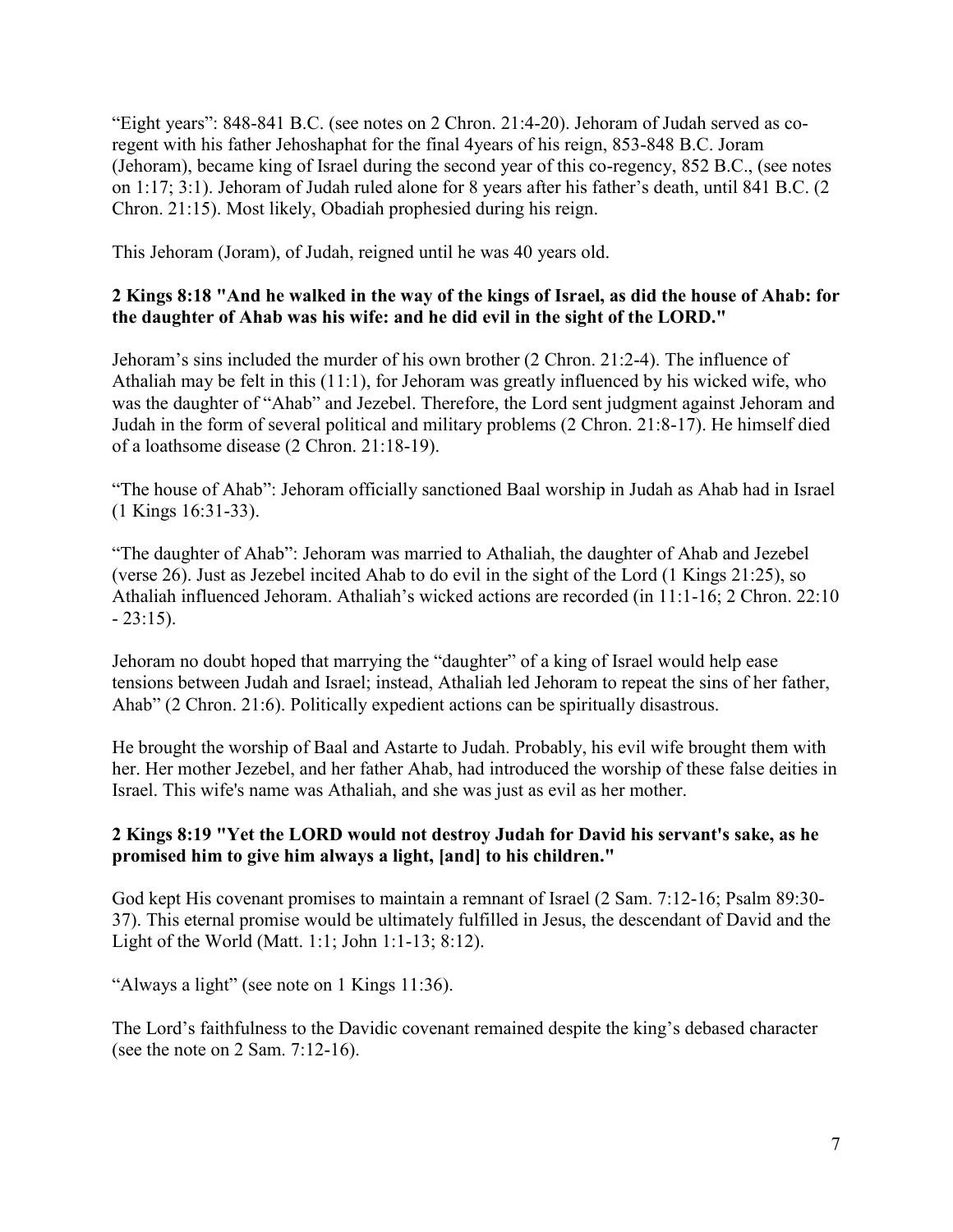We see the only reason God did not destroy Judah, was because of his promise to David. There would always be a glimmer of the Light of the LORD in Judah.

## **2 Kings 8:20 "In his days Edom revolted from under the hand of Judah, and made a king over themselves."**

"Edom revolted": Edom had been a vassal of the united kingdom, and of the southern kingdom of Judah since David's reign (2 Sam. 8:13-14).

Edom was the land that Esau settled so many years ago. Edom was an enemy of God's people continuously. They were constantly breaking away from Judah, and proclaiming their freedom. This is just one more time, when they did that very thing.

## **2 Kings 8:21 "So Joram went over to Zair, and all the chariots with him: and he rose by night, and smote the Edomites which compassed him about, and the captains of the chariots: and the people fled into their tents."**

A city in Edom, the same with the Zaara of Ptolemy. Some take it to be the same with Seir, the mountain or country of that name.

"And all the chariots with him": All the chariots of war he had.

"And he rose by night, and smote the Edomites which compassed him about": Who came out of their cities in great numbers, and surrounded him, he having entered into their country in a hostile way, to subdue them.

"And the captains of the chariots": Which belonged to the Edomites; those he smote (2 Chron. 21:9).

"And the people fled into their tents": The army being routed.

"Zair": The exact location is unknown.

Joram is the same as Jehoram. He fought with the Edomites, to keep them from gaining their freedom from Judah.

#### **2 Kings 8:22 "Yet Edom revolted from under the hand of Judah unto this day. Then Libnah revolted at the same time."**

"Edom revolted … unto this day": During the reign of Jehoram, Edom defeated the Judean army, took some border lands, and became independent of Judah's' rule. The continuing sovereignty of Edom proved that none of the future kings of Judah recorded in 2 Kings was the anticipated Messiah because He would possess Edom (Num. 24:18).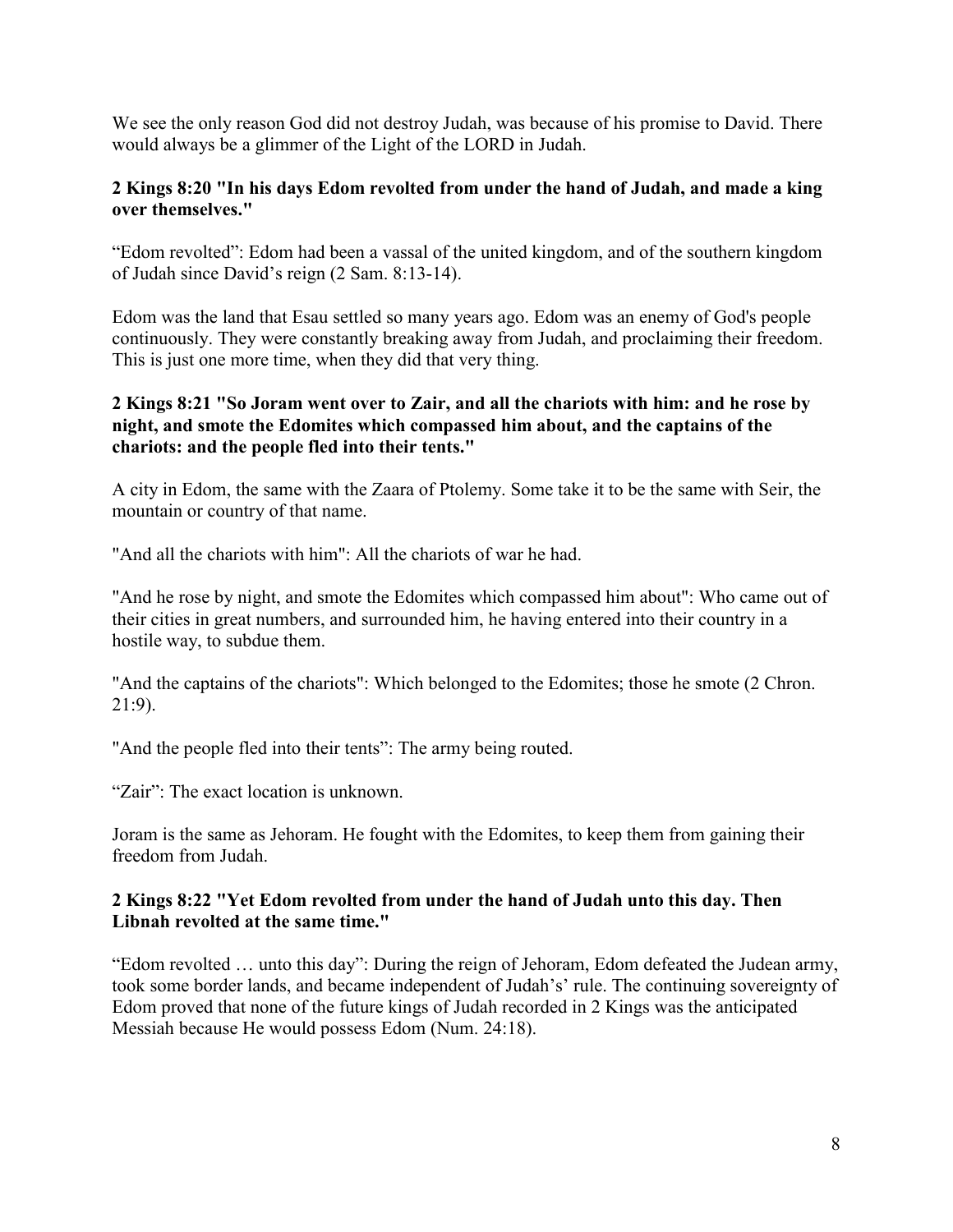"Libnah": A town located in the Shephelah on the border with Philistia, about 20 miles southwest of Jerusalem (Joshua 15:42; 21:13). The revolt of Libnah was probably connected with that of the Philistines and Arabians recounted (in 2 Chron. 21:16-17).

Israel's conflicts with "Edom" were often accompanied by Philistine pressure on her western border (2 Chron. 21:16; 26:6-7; 28:17-19; Joel 3:4-8; Amos 1:6-8).

The battle of Jehoram was not effective. They still revolted. Libnah was near Philistia. They took advantage of the revolt of Edom and revolted too.

## **2 Kings 8:23 "And the rest of the acts of Joram, and all that he did, [are] they not written in the book of the chronicles of the kings of Judah?"**

Not in the canonical book of Chronicles, though some of his acts are recorded there (see 2 Chron. 21:1). But in the annals of the kings of Judah, written by persons appointed for that purpose.

## **2 Kings 8:24 "And Joram slept with his fathers, and was buried with his fathers in the city of David: and Ahaziah his son reigned in his stead."**

But not in the sepulchers of the kings, and without any funeral pomp, and without any mourning and lamentation for him. He being not beloved, and his life not at all desirable (2 Chron. 21:19).

"And Ahaziah his son reigned in his stead": Of whom more is said in the following verses.

This is that same book of records that is not in the Bible. He was buried in the city of David. His very evil son, Ahaziah, who was the grandson of Jezebel and Ahab, reigned in his stead. Ahaziah was also called Azariah and Jehoahaz.

Verses 25-29: The reign of Ahaziah (841 B.C.) is not to be confused with that of Israel's King Ahaziah (1 Kings 22:51 – 2 Kings 1:8; see notes on 2 Kings 9:27; 2 Chron. 22:1-9).

## **2 Kings 8:25 "In the twelfth year of Joram the son of Ahab king of Israel did Ahaziah the son of Jehoram king of Judah begin to reign."**

"Ahaziah" had escaped the earlier Philistine and Arabian invasions (2 Chron. 21:16-17). He remained under the influence of Athaliah's paganism (2 Chron. 22:3-5).

I suppose, it is giving the name of the king of Israel, when each person is king of Judah, to show who they had to deal with during their reign. Ahaziah, probably was acting king during the two years of his father's illness. At his death, he became sole ruler.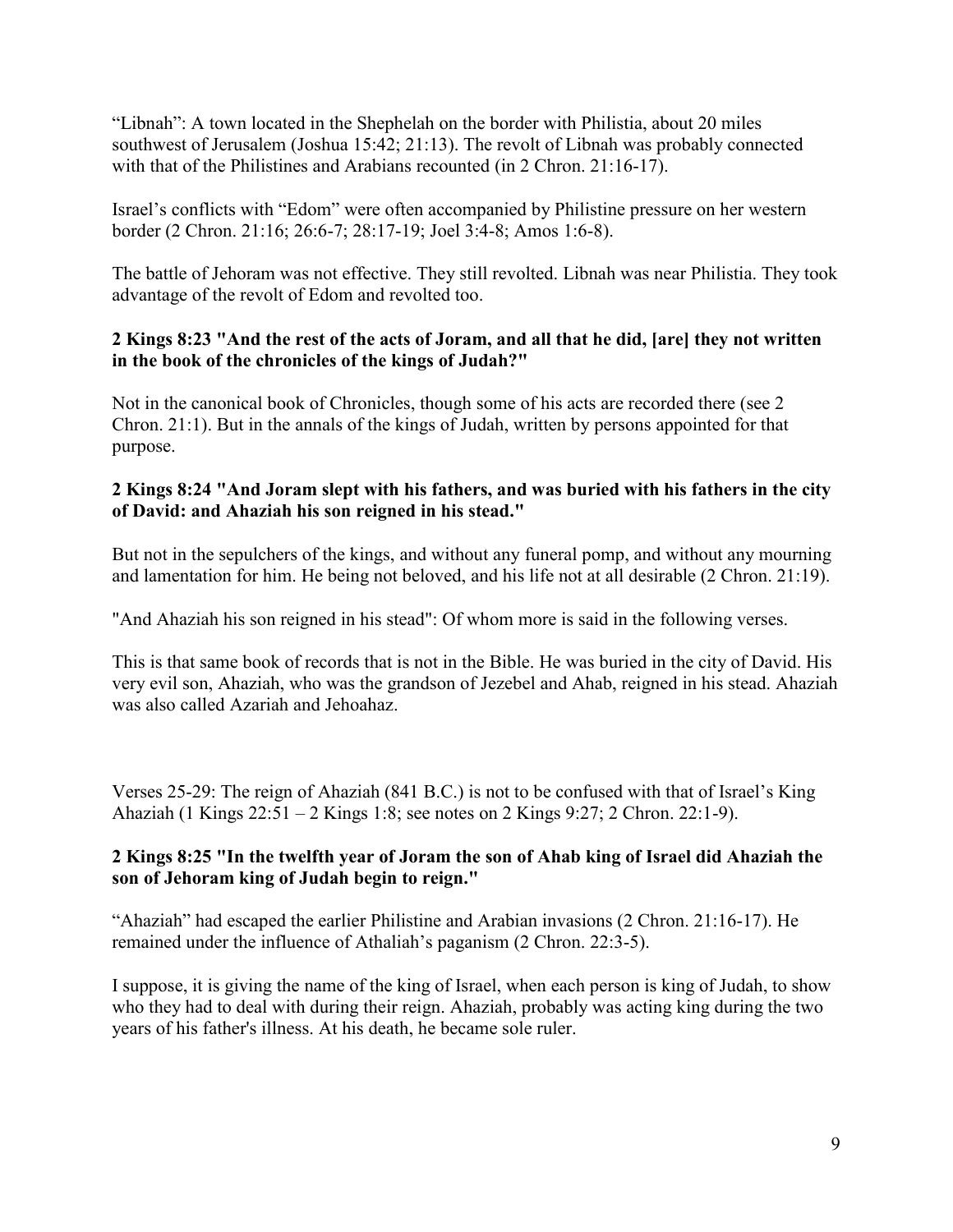## **2 Kings 8:26 "Two and twenty years old [was] Ahaziah when he began to reign; and he reigned one year in Jerusalem. And his mother's name [was] Athaliah, the daughter of Omri king of Israel."**

"Athaliah" is called the "daughter of Omri". Thus her descent by marriage is linked to the founder of Israel's Third Dynasty, Omri, the father of Ahab. For Ahaziah's age at this accession (see the note on 2 Chron. 22:2 and here on verse 18).

His mother's father was actually Ahab. Omri was her grandfather. The name "Athaliah" means whom Jehovah hath afflicted. Omri was prominent, because he did a great deal to establish the ten tribes as separate Israel.

## **2 Kings 8:27 "And he walked in the way of the house of Ahab, and did evil in the sight of the LORD, as [did] the house of Ahab: for he [was] the son in law of the house of Ahab."**

"The house of Ahab": Like his father, Jehoram, Ahaziah continued the official sanctioning of Baal worship in Judah (see note on verse 18).

This is speaking of him carrying on the worship of Baal in Judah. He was a relative of Ahab. His mother was the daughter of Ahab.

## **2 Kings 8:28 "And he went with Joram the son of Ahab to the war against Hazael king of Syria in Ramoth-gilead; and the Syrians wounded Joram."**

Another Aramean/Israelite "war" at "Ramoth-gilead" again spells disaster for Israel (1 Kings 22:35-36).

"Ramoth-gilead" (see note on 1 Kings 22:3).

## **2 Kings 8:29 "And king Joram went back to be healed in Jezreel of the wounds which the Syrians had given him at Ramah, when he fought against Hazael king of Syria. And Ahaziah the son of Jehoram king of Judah went down to see Joram the son of Ahab in Jezreel, because he was sick."**

"Went down to see Joram": Ahaziah's travel to visit the recuperating Joram (also called Jehoram) king of Israel placed him in Jezreel (west of the Jordan, southwest of the Sea of Galilee), during Jehu's purge of the house of Omri (see 9:21-29).

His father and his uncle both, were named Joram or Jehoram. It would be a likely thing for these close relatives to join forces in battle against a mutual enemy. We remember, that Hazael was unusually wicked. He called himself a dog, when Elisha told him of what he would do. Ramothgilead was in the hands of Israel at the time of this war. Hazael was the aggressor then. His uncle, Joram, was wounded in the battle, but it was not a fatal wound. It appears that he and his uncle left the battlefront in the hands of capable captains, and went home to their capitals. It appears, from this, that Ahaziah actually took Joram, king of Israel, to Jezreel to be healed, before he went home to his own capital.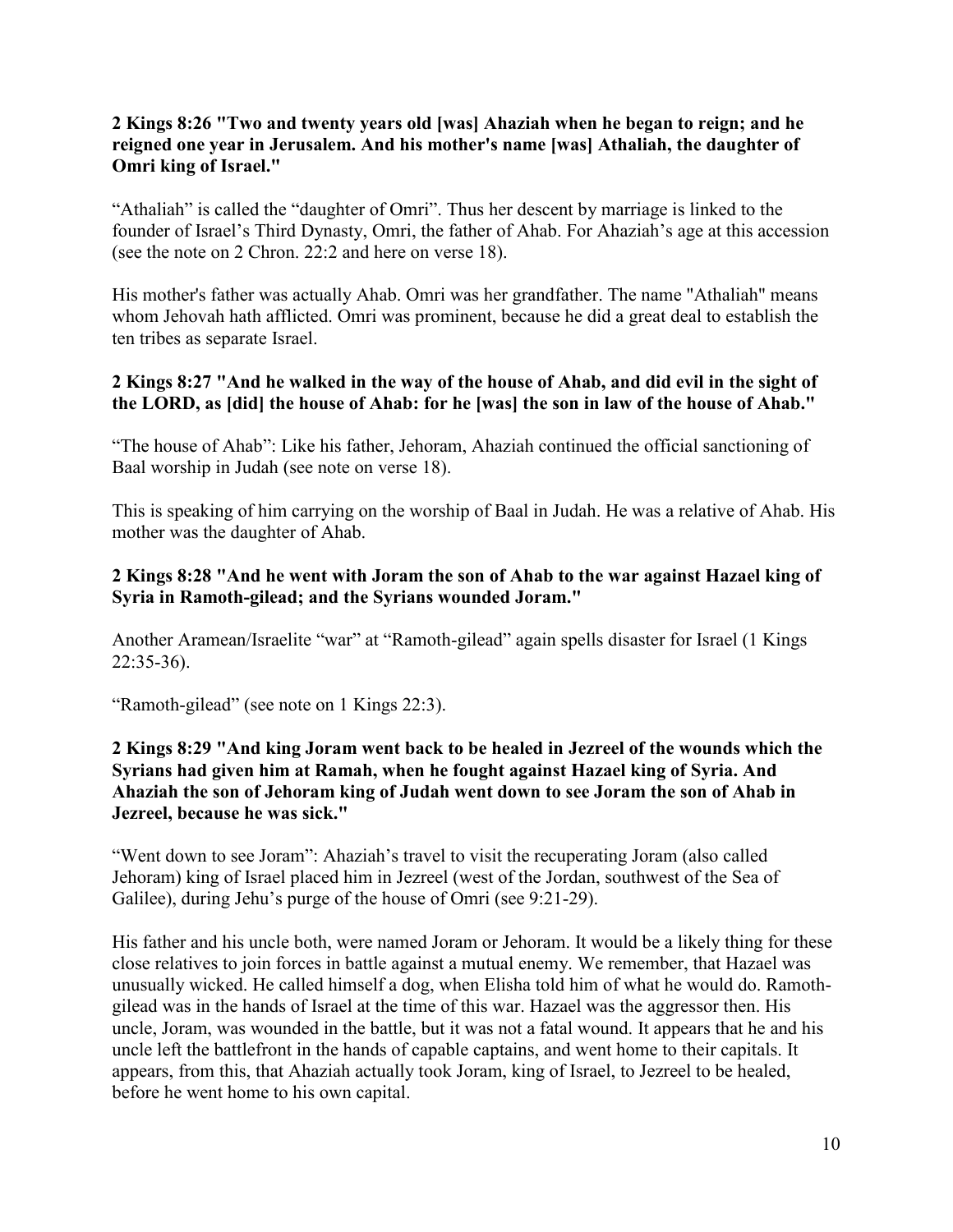# **2 Kings Chapter 8 Questions**

|    | 1. Elisha warned the Shunammite woman of a                               |
|----|--------------------------------------------------------------------------|
| 2. | How long will the famine last?                                           |
| 3. | Where did she take her family, until the famine was over.                |
| 4. |                                                                          |
| 5. | Why did she choose the land of the Philistines?                          |
| 6. | After the 7 year famine, what did the woman do?                          |
| 7. | Who was the king speaking with, when she came to him?                    |
| 8. | What had the king asked him?                                             |
| 9. | Gehazi told him of what miracle?                                         |
|    | 10. What did Gehazi tell the king that helped get her land back for her? |
|    | 11. In verse 7, where did Elisha go?                                     |
|    | 12. Who was sick?                                                        |
|    | 13. Who did Ben-hadad send to inquire of Elisha?                         |
|    | 14. What did the king want to know?                                      |
|    | 15. How large was the gift he brought to Elisha?                         |
|    | 16. What did Elisha tell Hazael to say?                                  |
|    | 17. Why did the man of God weep?                                         |
|    | 18. What does Hazael call himself in verse 13?                           |
|    | 19. How did Elisha know of the evil he would do?                         |
|    | 20. How did Ben-hadad really die?                                        |
|    | 21. What two kingdoms had a king named Joram, or Jehoram?                |
|    | 22. Jehoram of Judah reigned, until he was vears old.                    |
|    | 23. What was the only reason God did not destroy Judah?                  |
|    | 24. Who revolted from Judah?                                             |